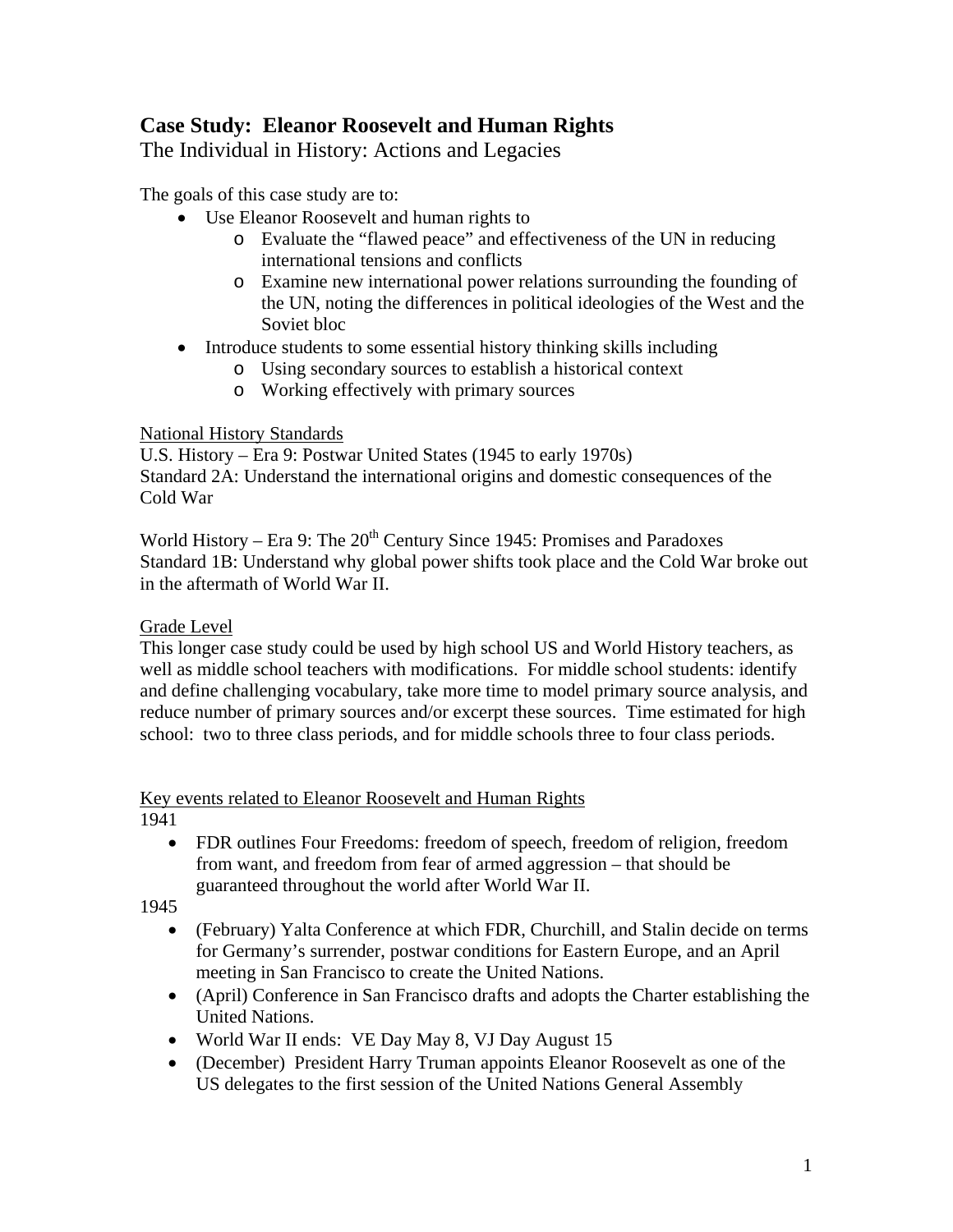1946

• ER serves as a US delegate to the UN General Assembly and is also selected to be the US representative on the Human Rights Commission. This nine-member committee meets and elects ER its chairman.

1947

- Truman Doctrine put into effect for Greece and Turkey
- In the Middle East the UN recommends partition of the British mandate in Palestine into Arab and Jewish states.

1948

- Marshall Plan (European Recovery Program) goes into effect (1948-1951)
- US, USSR, and UN recognize Israel and first Arab-Israeli War breaks out
- Civil War in China between Mao's Communists and the Kuomintang
- Iron Curtain descends on Eastern Europe, Soviet Union blockades land and water traffic in and out of Berlin – and Truman orders a full-scale airlift

• Dec. 10 UN General Assembly approves Universal Declaration of Human Rights. 1949

- NATO is formed
- Atomic bomb is successfully tested by Soviet Union
- Peoples Republic of China is founded

1950

- In US Senator Joseph McCarthy (R-Wisconsin) conducts hearings
- Julius and Ethel Rosenberg found guilty of providing atomic secrets to the Soviet Union. They are executed in 1953.

## Strategy

- 1. Start with what students know, or think they know, about the United Nations particularly about its founding after World War II – by asking them what their thoughts, associations, etc. are and write these on the board or newsprint.
- 2. Provide students with key events from 1941-50 (on overhead or via computer). Together read, highlight, and discuss these events – but do not yet include the Universal Declaration of Human Rights. The teacher can use this activity as a preview or review, depending whether students are just beginning or have already studied this period. Either way, this is a good place to have students consult secondary sources, including their textbook, to (re)introduce themselves to the people, places, and issues of this period. Compare students' beginning thoughts and associations about the UN with key events list.
- 3. Once students have at least a basic familiarity with these events, ask them to make some predictions about creating a declaration of human rights. Given that there were 58 countries in the UN in 1948 that varied widely in size, power, history, and culture, what conflicts might their representatives have had about what should and should not be included in a declaration of human rights? What skills and experience would have been required by the chairman and the members of the drafting committee to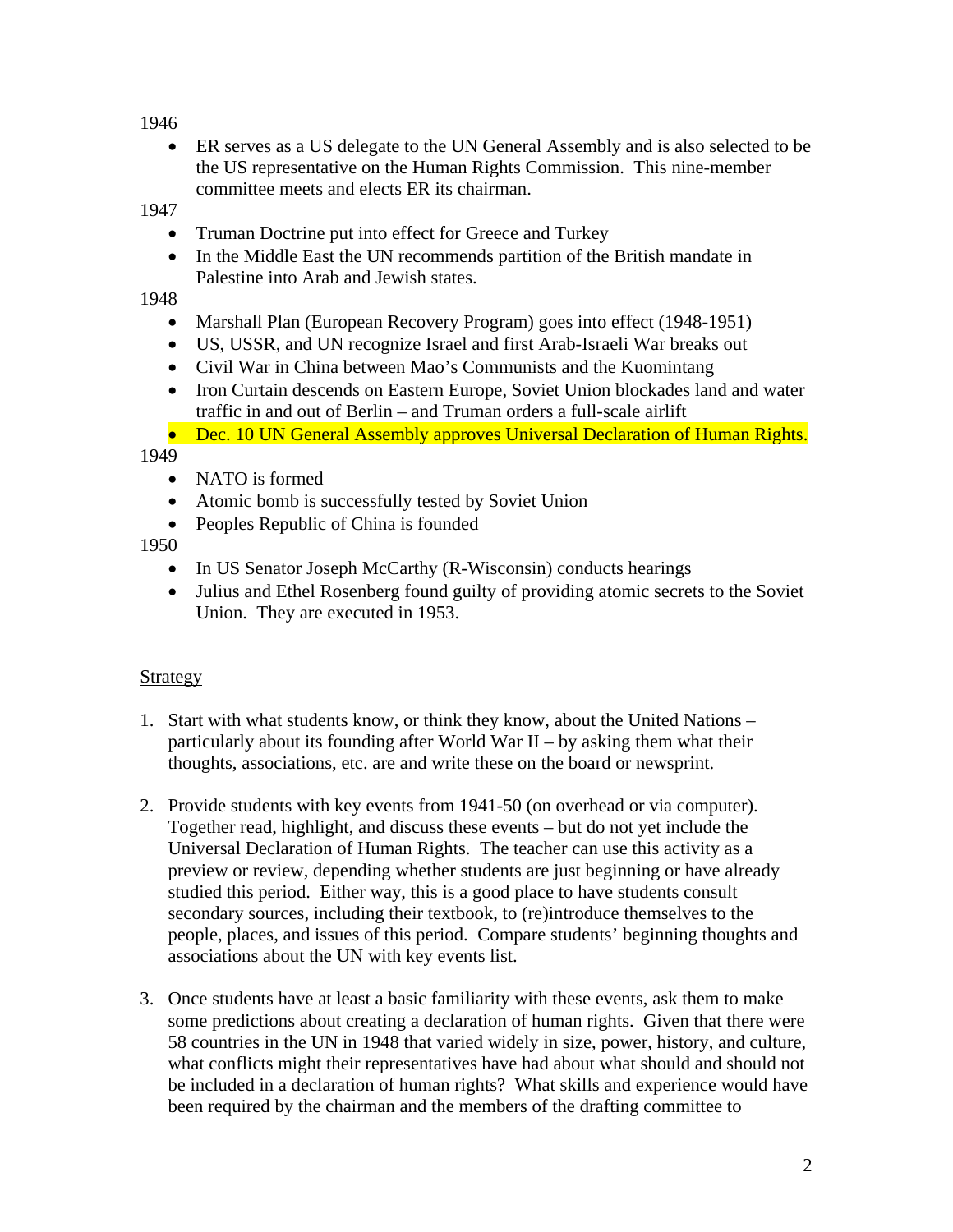accomplish their task? Record students' predictions and save for use later in the lesson.

- 4. Tell students that they will have a chance to check out their predictions by examining some primary sources. (Be sure they understand how primary sources differ from secondary sources.) But before students begin to work on their own, model the notice/question/context process with students. Ask students to **notice** and jot down what they see in each document and record any **questions** they have about the document. Suggest that they consider who wrote or created the document, the purpose and intended audience, and do a close reading (what is said and the language used to say it). Students should also begin to put the document into **context**, situating it and the events it reports in a place and time.
	- Eleanor Roosevelt Accepts Appointment to the United Nations: see excerpt at end of this case study from ER's *Autobiography*, 299.
		- o Read aloud or have students read it to themselves, then have them do a think/pair/share on what they **notice** and note what **questions** they have and consider what the **context** is. Share out findings as a group.

See **Teacher Notes** at end of this case study for examples of what students might notice and question, as well as some context for this passage and the other primary sources listed below.

- 5. Next direct students to work in pairs or small groups to examine a selection of primary source documents to see how the UDHR was created – what it actually took in terms of individual and group skills and experience – and how this task was accomplished. Students in pairs or small groups can work with all the documents or the teacher can distribute different documents to each pair or group. Another option is to set up stations around the classroom each with one or two documents (depending on their length) and have newsprint and markers for students to list what they notice for each document and the questions they have. Primary sources for students are as follows (they are included at the end of this case study):
	- Truman letter to ER (officially appointing her to the UN) 21 December 1945, *Eleanor Roosevelt Papers*, Vol. 1, 158. Courtesy of the Franklin D. Roosevelt Library.
	- The cartoon: "Eleanor Roosevelt, to her class on human rights..." 1947, from Alois Derso and Emery Kelen, *United Nations Sketchbook: A Cartoon History of the United Nations.*
	- Verbatim Report of the First Meeting of the Commission on Human Rights [excerpt]. 27 January 1947, *Eleanor Roosevelt Papers*, Vol. 1, 489-490.
	- Proposing Ground Rules for Committee Debates on Human Rights excerpts from Verbatim Record, 4 February 1947, *Eleanor Roosevelt Papers*, Vol. 1, 505-509.
	- Photo: "ER, Dulles, Marshall, and Austin often disagreed…" *Eleanor Roosevelt Papers*, Vol.1, 705. Courtesy of the Franklin D. Roosevelt Library.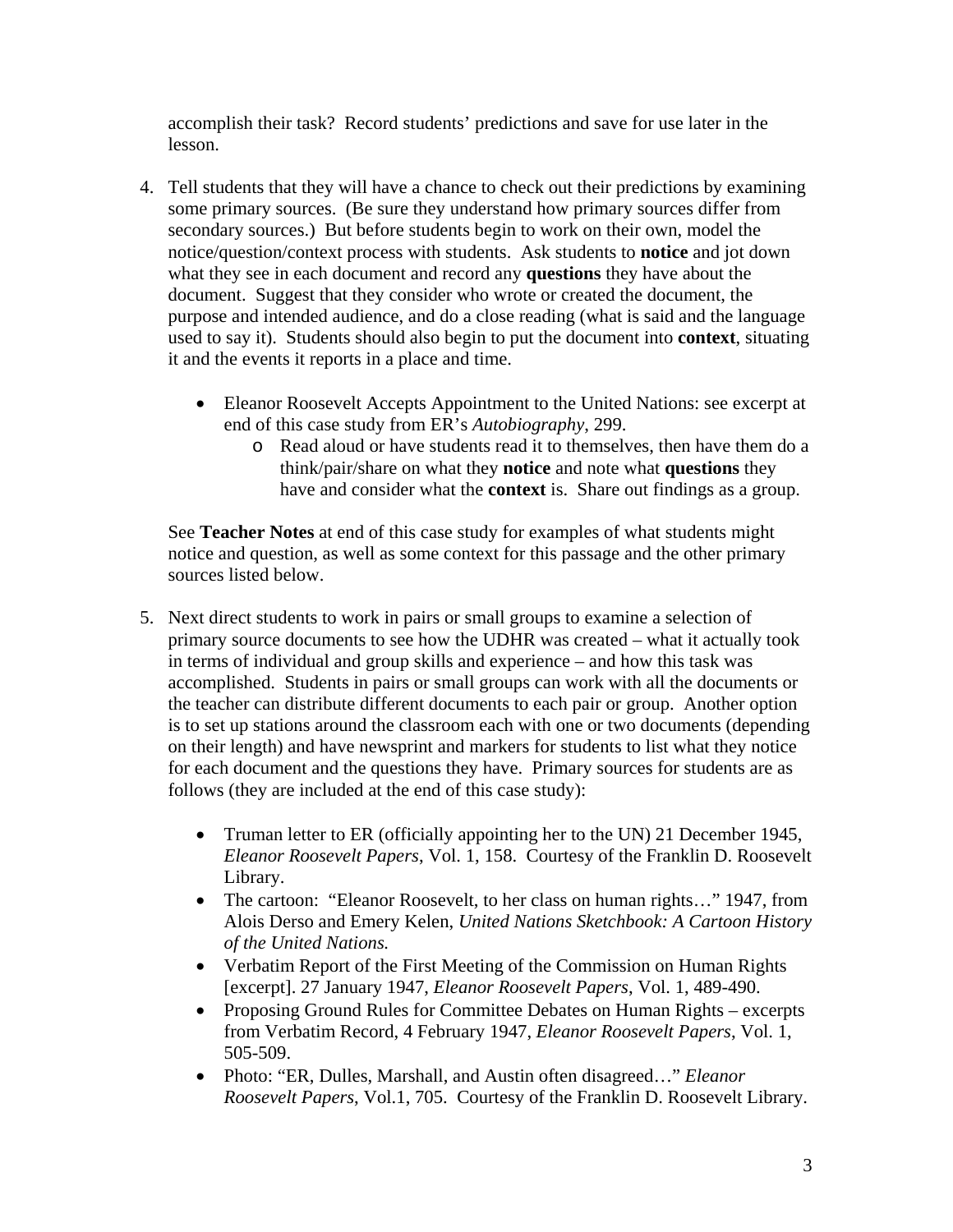- "The Russians Are Tough" *Look* 18 February 1947, *Eleanor Roosevelt Papers,* Vol. 1, 511-512 [excerpts].
- 6. Students report out their findings: what did they notice and what questions do they have about each source? If the class used the circulate-to-stations option, each pair or small group could share out a composite report using the newsprint.
- 7. Next, the teacher should use **Teacher Notes** to supplement, correct, and expand on students' observations. Tell students that, even in this challenging international and national climate, the UDHR was passed in the UN General Assembly on December 10, 1948 with 48 countries voting yes, none opposed, and 8 abstaining – including the Soviet Union, South Africa, and Saudi Arabia. Compare what students now know to what they earlier predicted: how was the actual experience similar? Different?
- 8. At this point have students examine the actual UDHR, available online at http://www.gwu.edu/~erpapers/teachinger/documents/udhr.cfm It might be useful to have students read it on their own first, then read it in class and elaborate aloud, paying attention to the language selected, especially on controversial articles (work, freedom of movement, changing religion, etc.) and explain the importance of having both civil/political and economic/social rights as an integral part of the whole UDHR.
- 9. At this point, ask students to consider key events that occurred after the Universal Declaration of Human Rights was adopted in 1948. Point out that, while the UDHR was non-binding and the legally binding Covenants of Civil and Political Rights, and of Economic, Social, and Cultural Rights took years to be ratified (see below) and many countries did not join, the UDHR has had major and far reaching legacy.

## Key events after the UDHR was adopted

## 1950

• European Convention for the Protection of Human Rights and Fundamental Freedoms is adopted using the UDHR's provisions on civil and political rights.

## 1950-1953

• Korean War is fought

# 1952

• Eleanor Roosevelt resigns as UN delegate after Dwight Eisenhower elected president.

## 1975

• At Helsinki Accords the Soviet Union and many Eastern European countries sign an agreement which included human rights provisions modeled on the UDHR.

1976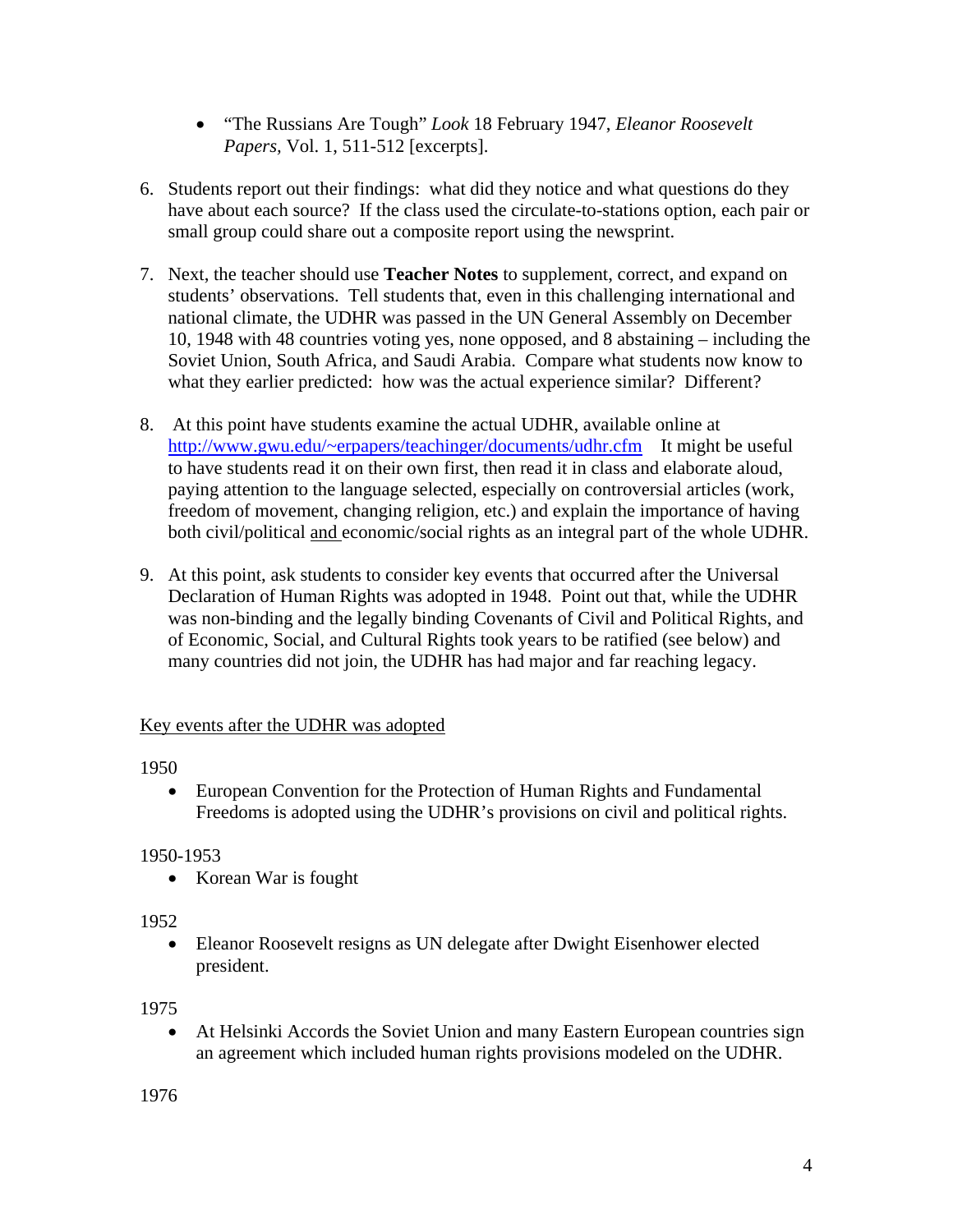- International Covenant on Civil and Political Rights, created in 1966, is adopted. The US does not ratify it until 1992 and then only with reservations.
- International Covenant on Economic, Social, and Cultural Rights is adopted. The US has still not ratified this.
- 10. Finally, share with students Eleanor Roosevelt's answer to the question: Where, after all, do universal human rights begin?

"In small places close to home – so close and so small that they cannot be seen on any maps of the world. Yet they are the world of the individual person; the neighborhood he lives in; the school or college he attends; the factory, farm, or office where he works. Such are the places where every man, woman, and child seeks equal justice, equal opportunity, equal dignity without discrimination. Unless these rights have meaning there, they have little meaning anywhere. Without concerted citizen action to uphold them close to home, we shall look in vain for progress in the larger world."

Remarks at the UN presenting the pamphlet *In Your Hands: A Guide for Community Action,* (NY: Church Peace Union, 1958).

- 11. Wrap up/ assessment: select or adapt one of the options below for your students:
	- a. "Between 1946 and 1948 the United Nations' Human Rights Commission under the leadership of Eleanor Roosevelt made essential and lasting progress toward achieving human rights for all." To what extent is this an accurate statement? Use evidence from this case study in writing your answer.
	- b. Looking back from the vantage point of the  $60<sup>th</sup>$  anniversary of the Universal Declaration of Human Rights (UDHR), write a feature story focusing on the role of Eleanor Roosevelt in the beginning of the UDHR.

## References:

Web sites

The Eleanor Roosevelt Papers Project, a chartered research center at The George Washington University, makes Eleanor Roosevelt's written and audio-visual record accessible to scholars, teachers, students, and policy makers around the world and to those actively engaged in defining human rights in their own time. http://www.gwu.edu/~erpapers/

Franklin D. Roosevelt Presidential Library and Museum http://www.fdrlibrary.marist.edu

Books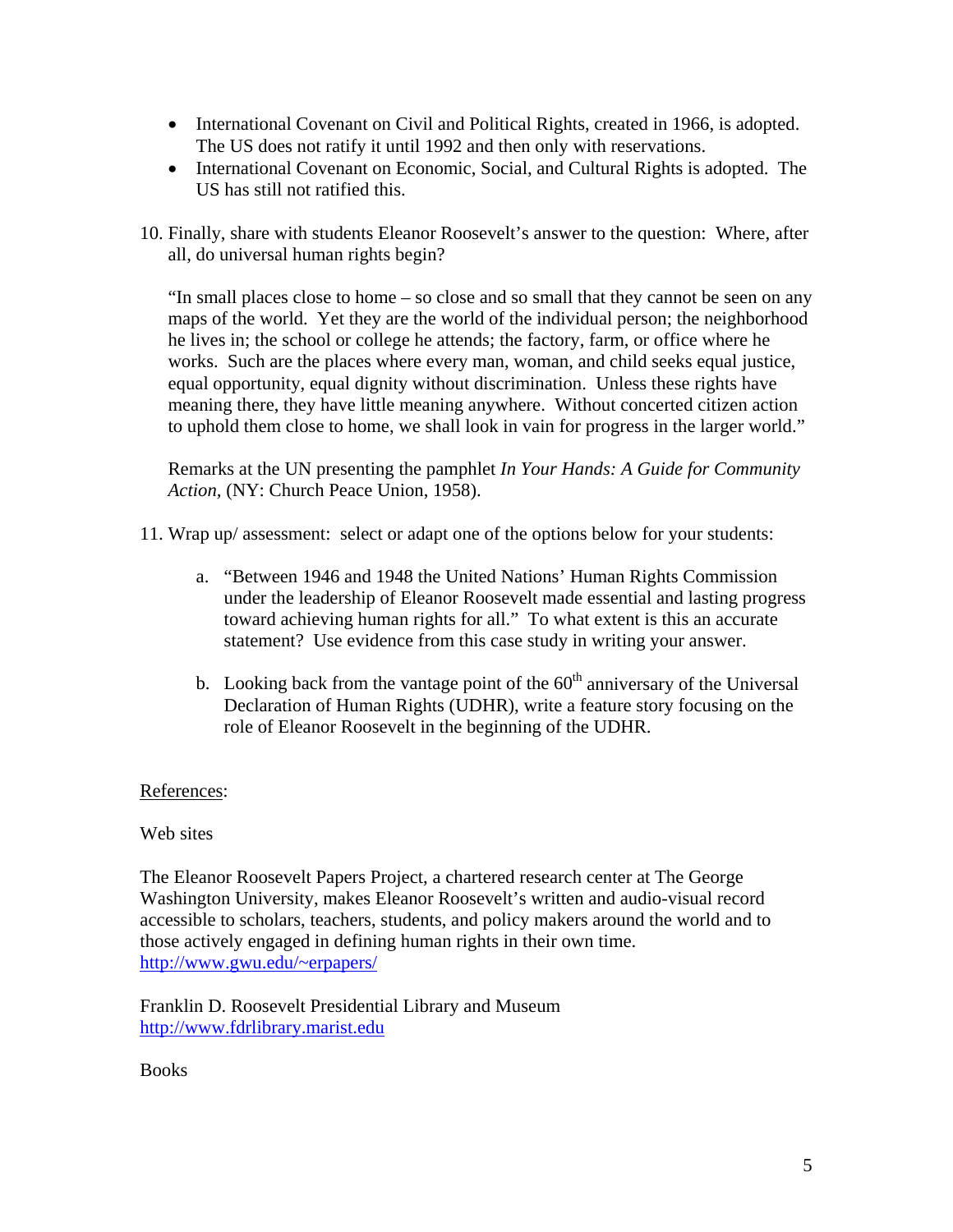Black, Allida, Editor, The Eleanor Roosevelt Papers, Volume1: The Human Rights Years, 1945-1948, (Detroit: Scribner's, 2007).

Glendon, Mary Ann, A World Made New: Eleanor Roosevelt and the Universal Declaration of Human Rights, (New York: Random House, 2001).

Roosevelt, Eleanor, The Autobiography of Eleanor Roosevelt, (New York: Harper & Brothers, 1961).

Primary Sources for Students **Eleanor Roosevelt Accepts Appointment to the United Nations**, excerpt from ER's *Autobiography*, 299.

December, 1945: When President Truman called to ask Eleanor Roosevelt if she would be a delegate to the UN:

"Oh, no! It would be impossible!" was my first reaction. How could I be a delegate to help organize the United Nations when I have no background or experience in international meetings?"

Miss Thompson urged me not to decline without giving the idea careful thought. I knew in a general way what had been done about organizing the United Nations. After the San Francisco meeting in 1945, when the Charter was written, it had been accepted by the various nations, including our own, through their constitutional procedures. I knew, too, that we had a group of people… working with representatives of other member nations in London to prepare for the formal organizing meeting. I believed the United Nations to be the one hope for a peaceful world. I knew that my husband had placed great importance on the establishment of this organization.

At last I accepted in fear and trembling. But I might not have done so if I had known at the time that President Truman could only nominate me as a delegate and that the nomination would have to be approved by the United States Senate, where certain senators would disapprove of me because of my attitude toward social problems and more especially youth problems.

**Truman letter to ER** (officially appointing her to the UN), 21 December 1945, *Eleanor Roosevelt Papers*, Vol. 1, 158. Courtesy of the Franklin D. Roosevelt Library.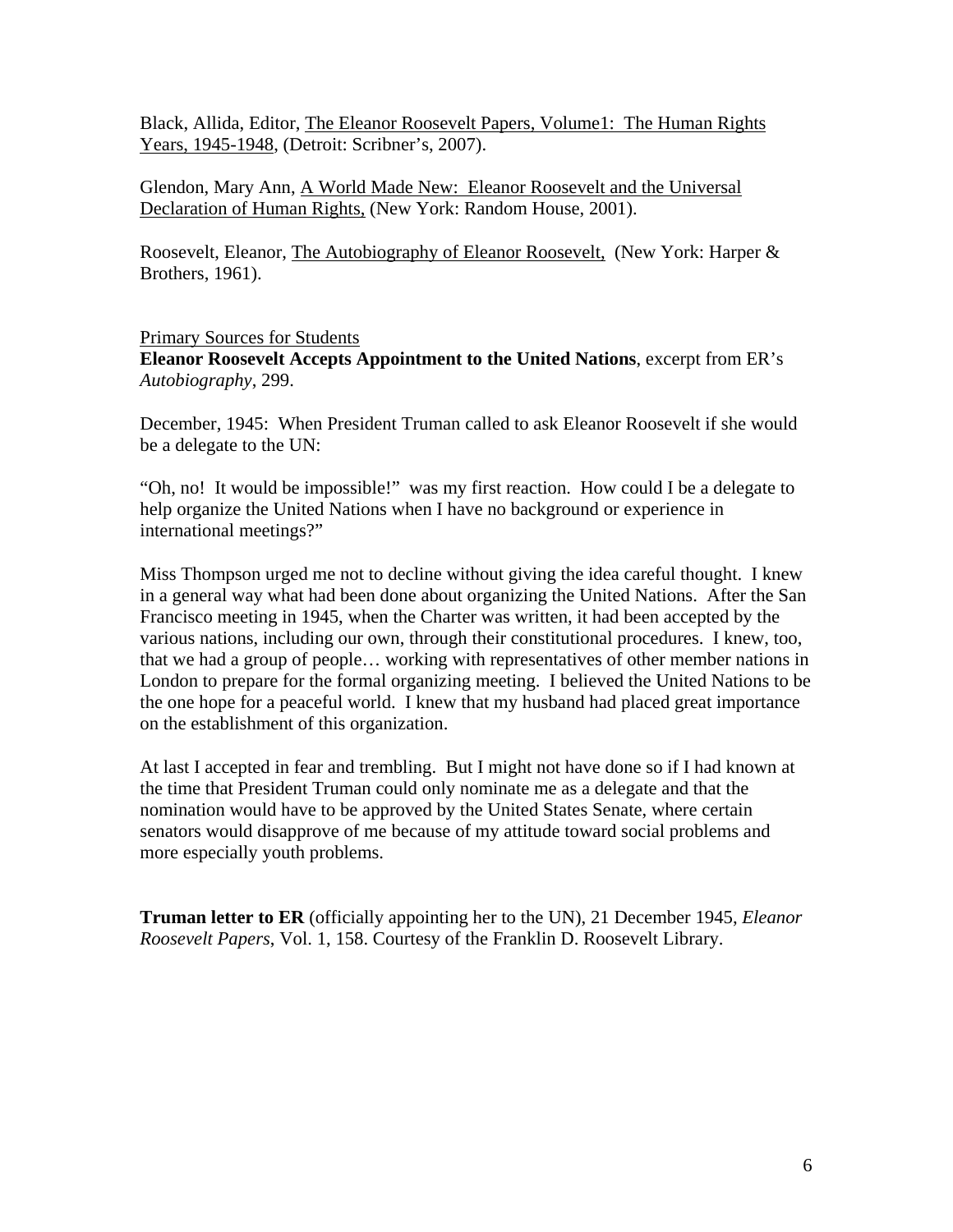My dear Mrs. Roosevelt:



I am pleased to inform you that I have appointed<br>you one of the representatives of the United States<br>to the first part of the first session of the General<br>Assembly of the United Nations to be held in London<br>early in Januar

The United States representation at the first meeting of the General Assembly will be headed by the Secretary of State as Senior Representative or in his absence by The Honorable Edward R. Stettinius, Jr.

In so far as the General Assembly will deal with<br>matters covered by the report of the Preparatory Com-<br>mission, the representatives of the United States will<br>be expected to support the recommendations made there-<br>in unless parameter recommensuration is reasonably my special in-<br>structions. I am, however, authorizing the Senior<br>Representatives will be guided by my special in-<br>Representatives, after consultation with the other<br>Preparatory Comm opinion may be wise and necessary.

In so far as matters may arise which are not covered by the report of the Preparatory Commission,

Mrs. Anna Eleanor Roosevelt, 342 Madison Avenue,<br>New York 17, New York. I shall transmit through the Senior Representative any further instructions as to the position which should be taken by the representatives of the United States.

I have instructed the Senior Representative to act as the principal spokesman for the United States in the General Assembly.

You, as a representative of the United States,<br>will bear the grave responsibility of demonstrating<br>the wholehearted support which this Government is pledged to give to the United Nations organization, to the end that the organization can become the means to the end that the organization can become the means<br>of preserving the international peace and of creating<br>conditions of mutual trust and economic and social<br>well-being among all peoples of the world. I am<br>confident that

Sincerely yours,

Hany Herreau

List of U.S. Delegation

Enclosure:

**The cartoon: "Eleanor Roosevelt, to her class on human rights…"** 1947, Derso and Kelen, *United Nations Sketchbook: A Cartoon History of the United Nations.*



 $\mathbf{z}$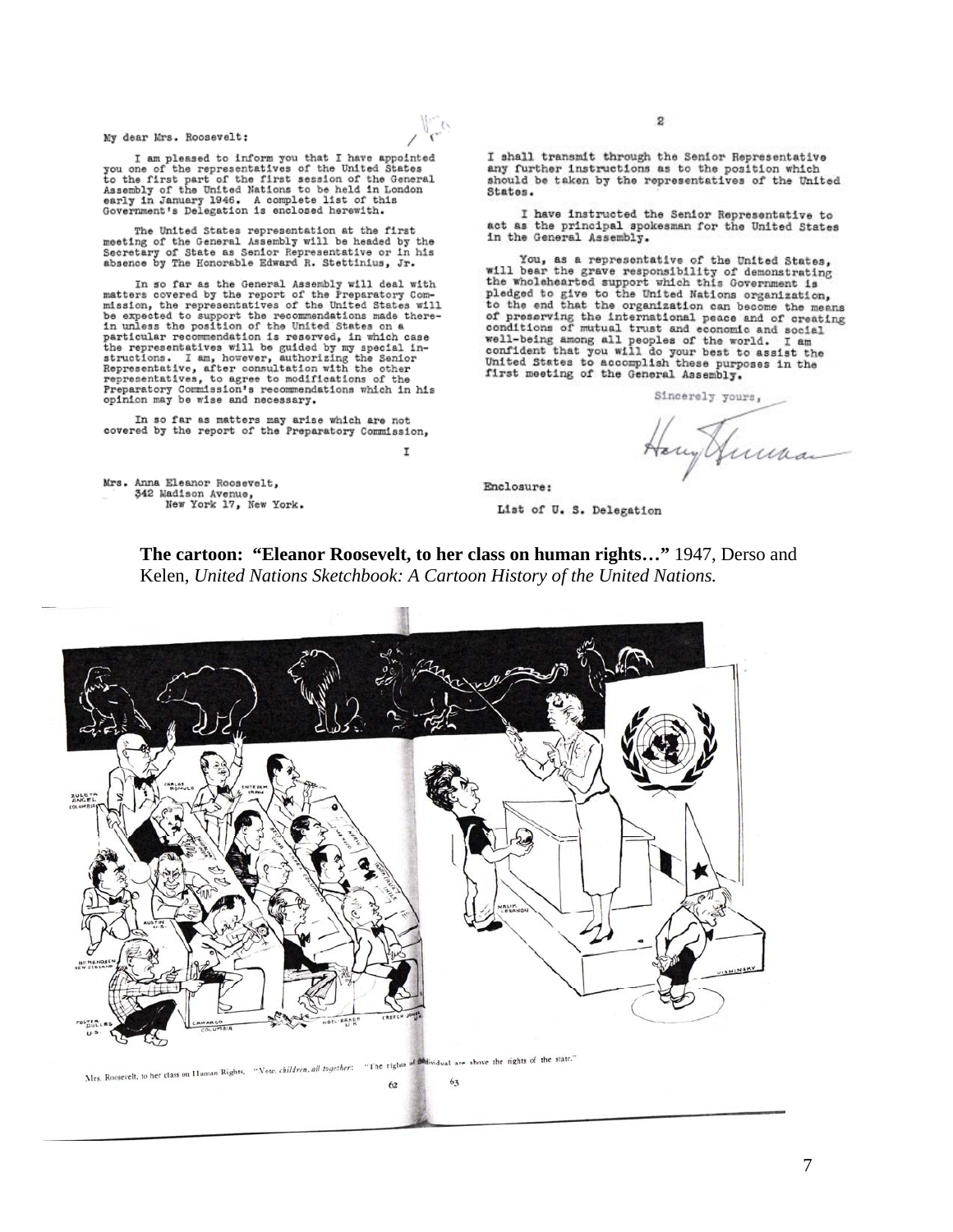#### **Verbatim Report of the First Meeting of the Commission on Human Rights**

[excerpt]. 27 January 1947 *Eleanor Roosevelt Papers*, Vol. 1, 489-490.

Acting Chairman: Henri Laugier Secretary: John Humphrey Rapporteur: Charles Malik (At this point in the proceeding Mrs. Roosevelt accepted the gavel from Mr. Laugier, and took the Chairman's seat.)

CHAIRMAN: Mr. Laugier, I want first of all to thank you very much for coming here this morning, because I know how difficult it was. In addition, I want to say what I know every Member of the Commission who listened to your speech this morning felt, that you had given us a very high standard, one that we will find, I hope, the ability and the courage among us, to live up to.

I think now I must thank the Members of the Commission for having elected me their Chairman. I am deeply conscious of the fact that I am not a very good Chairman. I know no parliamentary procedure, and I will have to proceed as I did in the Nuclear Commission, asking advice when the questions are difficult, and doing the best I can with what common sense I have ordinarily. It is very kind of you to trust me and I will do my best.

I would like to add that I feel very keenly the importance of this Commission. I think appeals have come to me from people and from groups of people that had to do with human rights, not in as great numbers as have come, perhaps, to the Commission, to the Secretary-General, but they have come to me in considerable numbers. I am conscious of that fact that human rights mean something to the people of the world, which is hope for a better opportunity for people in general to enjoy justice and freedom of opportunity.

We in this Commission know that many things will come up. We do not know at all, really, how we can enforce the things we may want to do. That is one of the things that has troubled me from the beginning. We have a mandate to write a Bill of Human Rights, and we really have not as yet any way to enforce our suggestions or our decisions. We have much to do, to first of all accomplish the things which have been laid down for us, and to think out the problems as they arise. I have a feeling that this Commission is so constituted that it will meet the problems and the work which lies before it, and do it adequately.

I ask your cooperation, and I will try to be not only an impartial Chairman, but perhaps at times a harsh driver. For if we are to do the work which lies before us, we will have to stick to the subjects we are discussing, and we will have to do it briefly and as consistently as possible, and we will have to do a great deal of work outside, as well as around this table.

I am not only asking your cooperation, but your forgiveness, if, at times, you think I am a harsh task master. And with that, I hope that we may now proceed to our work.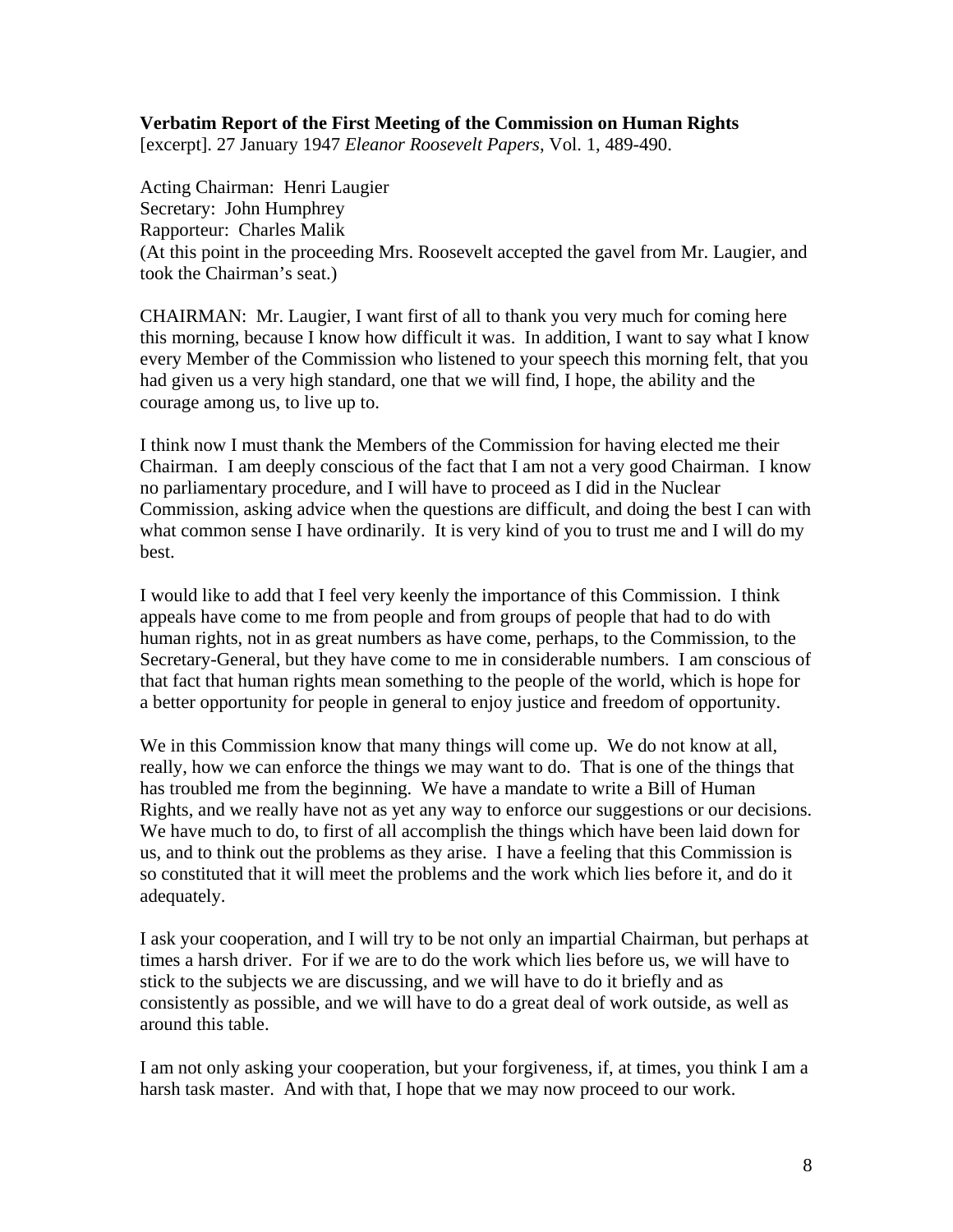**Proposing Ground Rules for Committee Debates on Human Rights** and excerpts from Verbatim Record, 4 February 1947.

CHAIRMAN, Eleanor Roosevelt: "I would ask you to cooperate with me to this extent; to make an earnest effort, if your consciences will permit, to allow discussion to be handled in the manner which I … suggest.

To sum up, my proposal is that we discuss first what rights should or should not be included; second, methods of implementation; third, form of the Bill. If this is not satisfactory, I propose that debate on our method of procedure be limited to speeches of not more than two minutes each.

MR. MALIK (Lebanon): What interests me most concerning this question of the Bill of Rights is the whole problem of personal liberty. Now, we are wont usually to use such phrases as personal liberty and freedom of speech and opinion, freedom of information and of the press, and freedom of religious worship, etc…. I think, many a time glibly, without full appreciation of the infinite importance of what these phrases really mean. I say this because, I think, if we fail in the formulation of our International Bill of rights, it is not going to be on the grounds of failing to state explicitly the rights of the individual for food and housing and work and migration, (etc.)… but rather on the grounds of our failing to allow sufficiently for this all-fundamental problem of personal liberty. ...

If I understand the present age correctly, this is our problem; the struggle between the human person and his own personality and freedom on the one hand, and the endless pressure of groups on the other, including, of course, his own nation.

For one must belong to a group today. He must have his identification papers. He must have social loyalties. He must belong to some association.

The claims of groups today (and particularly of states) … are becoming increasingly dominant. These claims have a tendency to dictate to the person what he ought to think, what he ought to do, what even he ought to believe and hope for… The state does it by means of its laws, by psychological pressure, by economic pressure, by every possible means of propaganda and social pressure.

In my opinion, (this is the) deepest danger of the age, namely the extinction of the human person as such… and the disappearance of real freedom of choice…. [Malik then proposes four propositions to be recognized by the Commission.]

First, the human person… is inherently prior to any group to which he may belong… [by prior he means more important.]

Secondly, therefore, his mind and conscience are the most sacred and inviolable things about him, not his belonging to this or that class…, nation … or religion.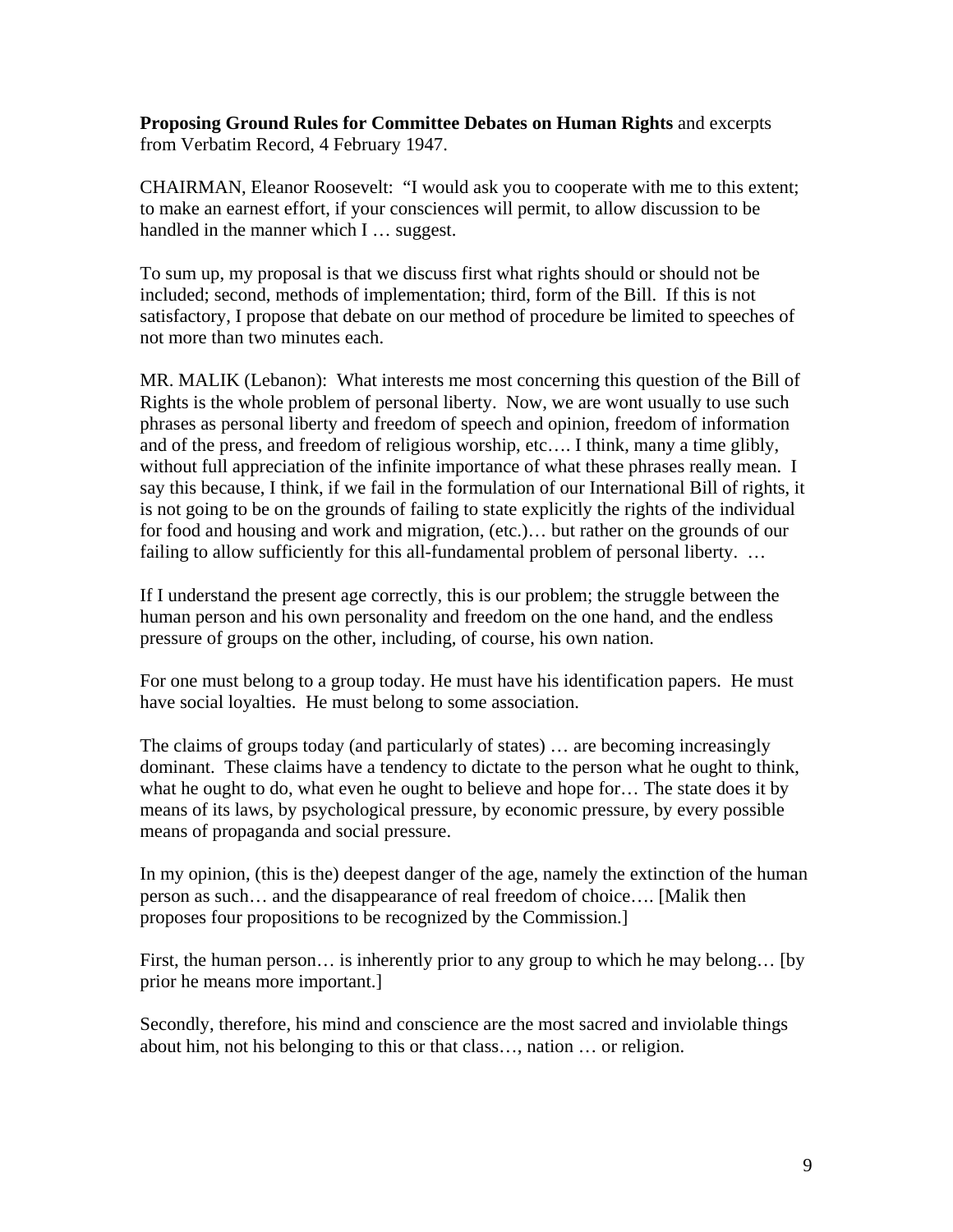[Thirdly], any social pressure coming from whatever direction which determines his consent automatically is wrong.

And in the fourth place, the group to which he belongs, whatever it be, be it his state, or his nation, or anything, the group can be wrong, just as the individual can be wrong. In either case, it is only the individual person in his own mind and conscience who is the competent judge of the rightness or wrongness involved.

MR. TEPLIAKOV (USSR): Madam Chairman, in connection with the remarks just made, may I say that I have to make a short observation in regard to the four principles presented. … I oppose the adoption of such principles for the Bill of Human Rights…

First of all, these principles are wrong from the point of view that we are living as individuals in a community and a society, and we are working for the community and the society. The community has provided the material substance for our existence, first of all. …

As far as freedom of expression is concerned, it is quite all right, and we (in the Soviet Union) have it in (our) Constitution. … But what does our Lebanon colleague mean when he says the social suppression or oppression… on an individual? I really do not understand that. …

I am against such instructions to the Commission and to the group who undertakes this task of formulating the first draft of the Bill of Human Rights. …

CHAIRMAN: I think perhaps I would like to say a word about what was said by the representative from Lebanon. It seems to me that in much that is before us, the rights of the individual are extremely important. It is not exactly that you set the individual apart from his society, but you recognize that within any society the individual must have rights that are guarded. And while we may, many of us, differ on exact interpretations, I think that is something, in writing a bill of human rights, that you have to think of rather carefully.

Many of us believe that an organized society in the form of a government, exists for the good of the individual; others believe that an organized society in the form of a government, exists for the benefit of a group. We may not have to decide that particular point, but I think we do have to make sure, in writing a bill of human rights, that we safeguard the fundamental freedoms of the individual. If you do not do that, in the long run, it seems to me, that you run the risk of having certain conditions which we have just tried to prevent at great cost in human life, paramount in various groups. So I do think that what the representative from Lebanon said should be very carefully taken into consideration when the drafting committee meets, as well, of course, as every other thing that has been said around this table…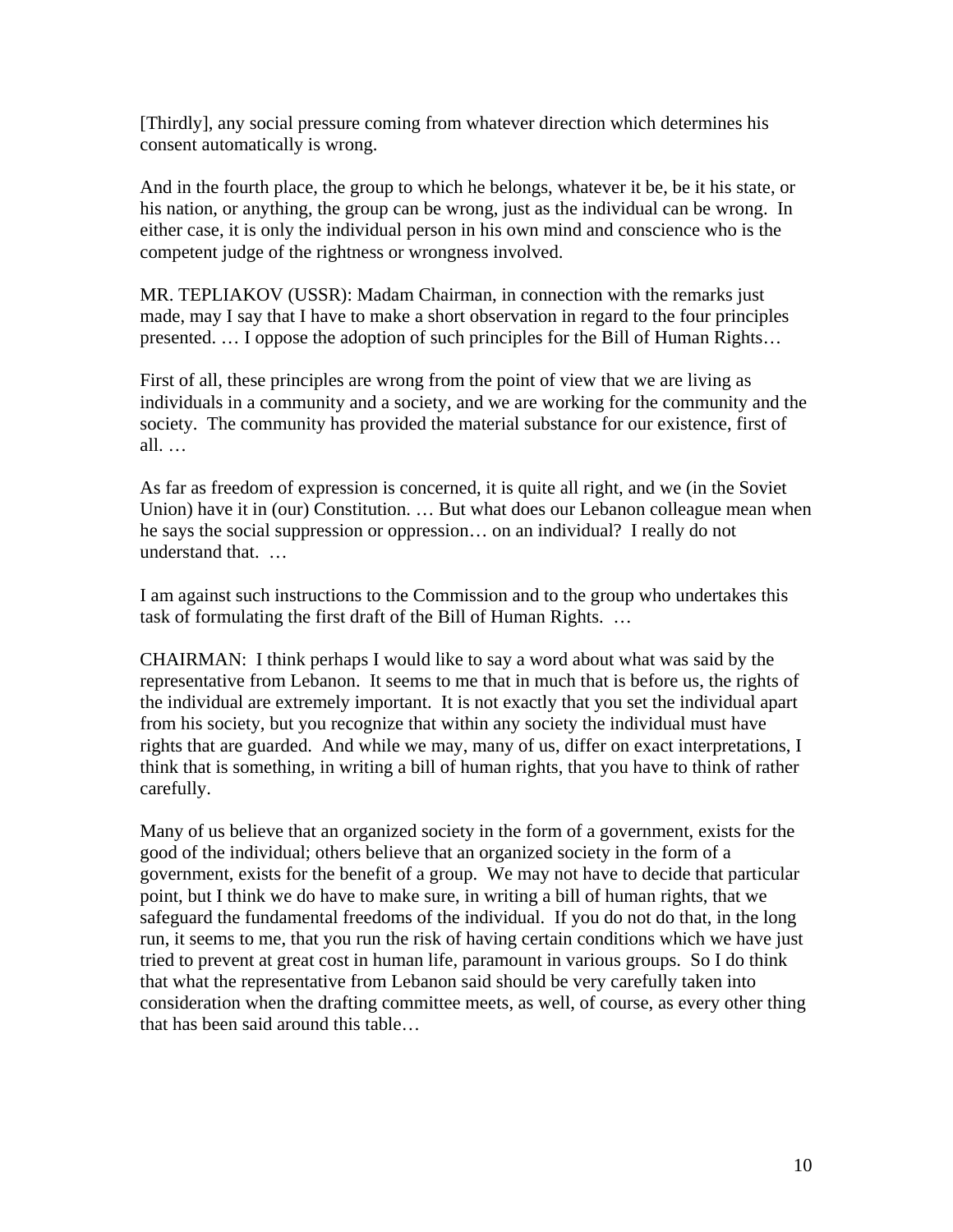**Photo: "ER, Dulles, Marshall, and Austin often disagreed…"** *Eleanor Roosevelt Papers*, Vol. 1, 705. Courtesy of the Franklin D. Roosevelt Library.



**"The Russians Are Tough"** *Look* **18 February 1947**, *Eleanor Roosevelt Papers,* Vol. 1, 511-512 [excerpts].

I was leaving in the early morning by Army plane for Berlin. The argument on displaced persons had dragged itself out until a very late hour. When the vote was finally taken and adjournment was finally announced, I made my way over to my opponent, Mr. Vishinsky, the delegate from the U.S.S.R. I did not want to leave with bad feeling between us. I said, "I hope the day will come, sir, when you and I are on the same side of a dispute, for I admire your fighting qualities." His answer shot back: "And I, yours."

That was February, 1946. When I saw Mr. Vishinsky again, it was October, 1946. He came to join his delegation at the second session of the United Nations General Assembly in Flushing, New York. I realized that we might again have some acrimonious discussions. But I had no personal bitterness. I have never had any personal bitterness against any of the people in any of the Eastern European group. I have had, nevertheless, to argue at some length with them because we could not agree on fundamental problems.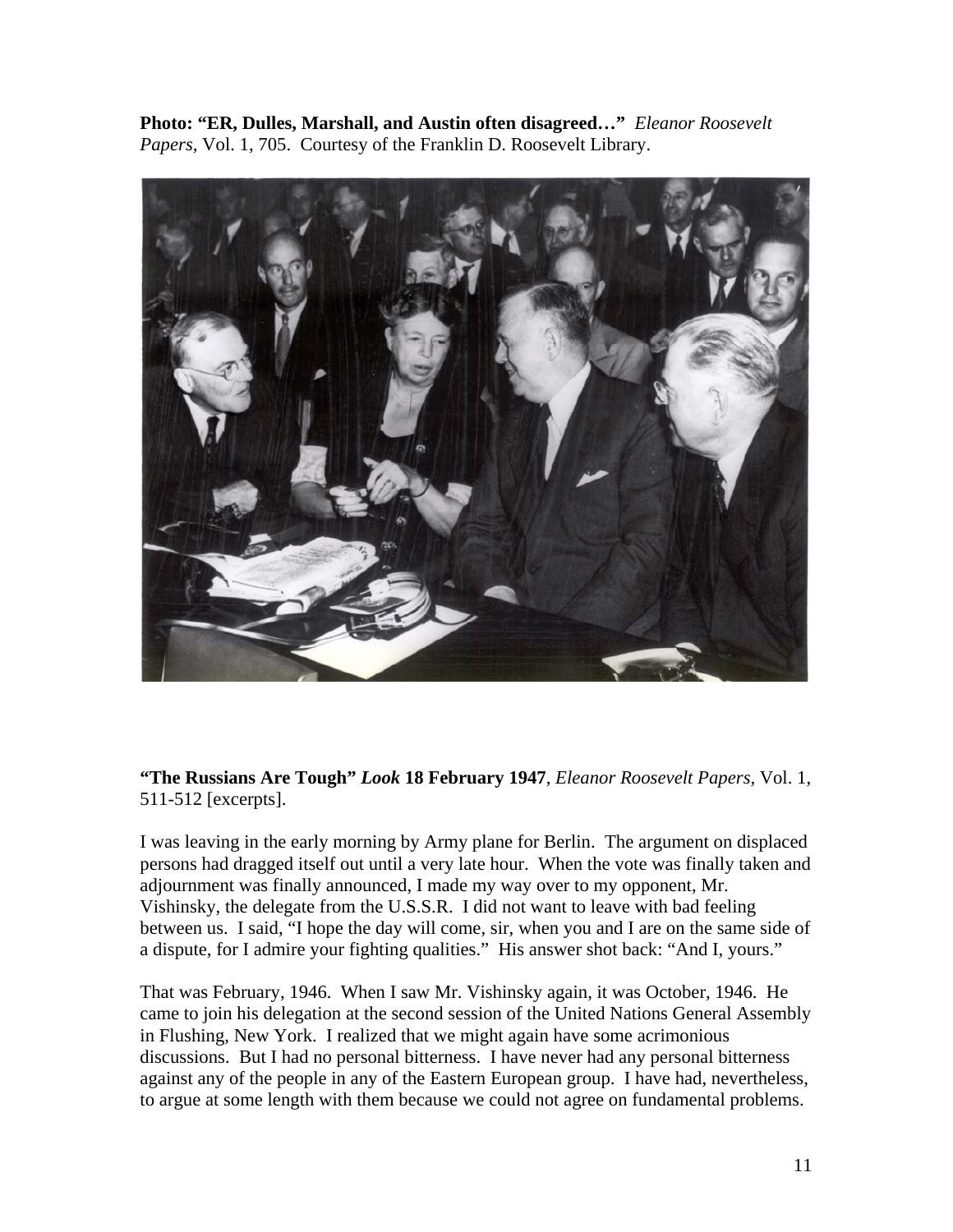I have found that it takes patience and equal firmness and equal conviction to work with the Russians. One must be alert since if they cannot win success for their point of view in one way, they are still going to try to win in any other way that seems to them possible.

For example, the Eastern European group has but one interest in the International Refugee Organization set up to deal with displaced persons in Europe: the repatriation of as many of their nationals as possible. We, on the other hand, while agreeing that repatriation is desirable, feel there will be people who do not wish to return to their home countries. And our belief in the fundamental right of human beings to decide what they want to do must impel us to try to prevent any use of force against displaced persons. We must find the opportunity, if we possibly can, for people to carry out new plans for resettlement somewhere in the world.

I have worked over this and similar questions with the Russians at two meetings of the General Assembly of the United Nations. They are a disciplined group. They take orders and they carry them out. When they have no orders they delay—and they are masterful in finding reasons for delay. They are resourceful and I think they really have an oriental streak—which one finds in many people—which comes to the fore in their enjoyment of bargaining day after day.

When they find themselves outside their own country in international meetings or even in individual relationships, they realize they have been cut off from other nations. They are not familiar with the customs and the thinking of other peoples. This makes them somewhat insecure and, I think, leads them at times to take an exaggerated, self-assertive stand which other people may think somewhat rude. I think it is only an attempt to make the rest of the world see that they are proud of their own ways of doing things.

I always remember that my husband, after one effort to make me useful since I knew a little Italian, relegated me to sight-seeing while he did the buying in old book shops in Italy. He said I had no gift for bargaining! Perhaps that is one of my weaknesses. I am impatient when, once I think the intention of a thing is clear, the details take a long time to work out. Gradually, however, I am coming to realize that the details of words and expressions are important in public documents.

I admire the Russians' tenacity, though it is slightly annoying to start at the very beginning each time you meet and cover the same ground all over again. I have come to accept this as inevitable. It means one hasn't convinced one's opponent that the argument presented was valid. It is perhaps only fair, therefore, that they should go on until they either decide it is useless to continue or one is able to convince them that the opposing stand has truth in it. …

There are many factors which make working with representatives of the U.S.S.R. difficult. Their background and their recent experiences force upon them fears which we do not understand. They are enormously proud to be Russians and are also proud of the advance of their country over the past 25 years.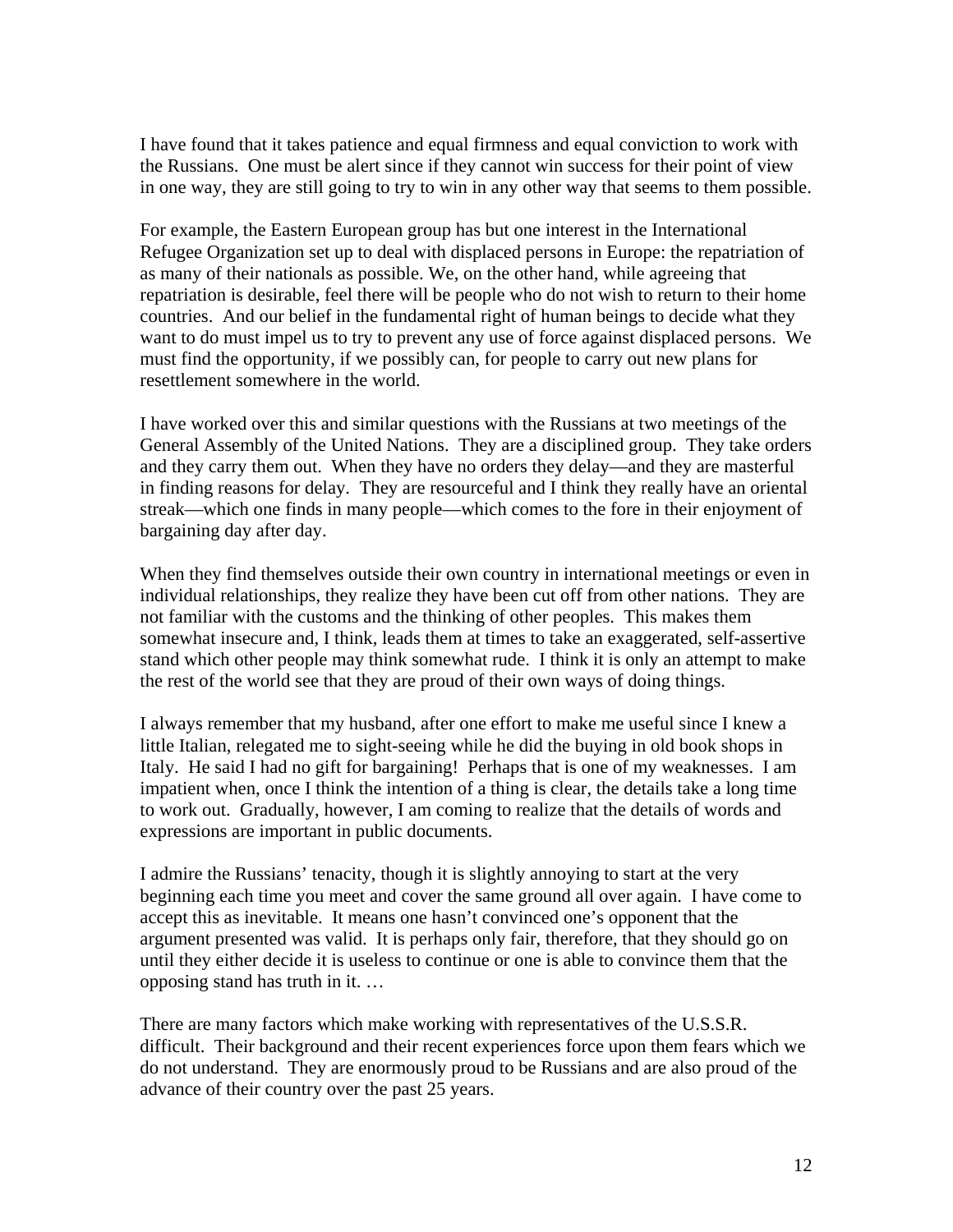They also labor under one great disadvantage. Communism started out as a world revolution and undoubtedly supported groups in the other nations of the world which were trying to instill communist beliefs. Leaders of communism today in Russia may or may not believe the whole world should hold the same political and economic ideas. They do realize that for the time being, they have all that they can well do in their own areas. Though they wish to influence the governments of neighboring states to insure safety from aggression, they no longer think it possible to convert the world to communism at present. …

Words alone will never convince the Soviet leaders that democracy is not only as strong, but stronger than communism. I believe, however, that if we maintain as firm an attitude on our convictions as the Russians maintain on theirs, and can prove that democracy can serve the best interests of the people as a whole, we will be giving an effective demonstration to every Soviet representative coming to this country.

We know that democracy in our own country is not perfect. The Russians know that while communism has given them much more that they had under the Czar, it's not perfect. …

It is true, I believe, that official representative of the U.S.S.R. know that they cannot commit their country without agreement with the Kremlin on some special program of action. It makes them extremely careful in private conversation. We who feel we can express our opinions on every subject find a Soviet representative unsatisfactory on a personal basis. This might not be the case if we met just plain, unofficial Russians who felt they had no responsibility and could converse freely on any subject with a plain American citizen!

We undoubtedly consider the individual more important than the Russians do. Individual liberty seems to us one of the essentials of like in peacetime. We must bear this in mind when we work with the Russians; we cannot accept their proposals with out careful scrutiny. We know the fundamental differences which exist between us. But I am hoping that as time goes on, the differences will be less important, that we will find more points of agreement and so think less about our points of disagreement. …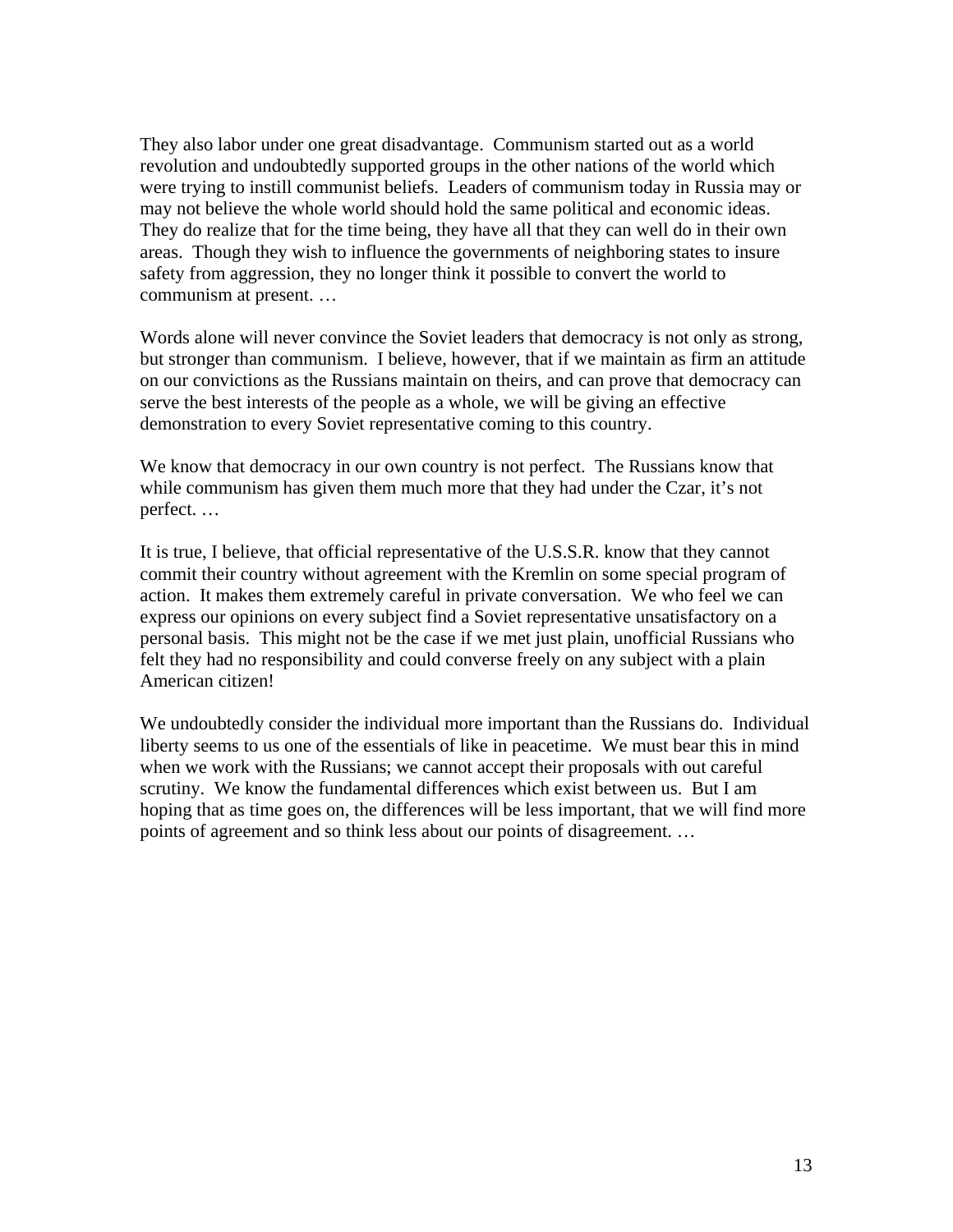#### **Notice Question Context**  ER accepts appointment to UN December 1945 Tone is personal & conversational. Surprising that ER thought she wasn't qualified. She was afraid to accept this appointment but did so because she was very committed to the UN as the means to peace. Who was Miss Thompson? Tommy Thompson worked beside ER for 40 years as her personal secretary, gatekeeper, editor, confidante, and traveling companion. Who were the senators who would disapprove of ER and why? Group of southern senators who disapproved of her work on behalf of African Americans and young people. Describes ER's thinking in 1945 but she wrote it in 1961, thus with a later perspective. This assignment was one of ER's first & most important post-FDR roles. It gave her an opportunity to shape the post WWII world. Truman letter to ER, 21 December 1945 Tone is official and for public record. Appointment is for the  $1<sup>st</sup>$  part of the  $1<sup>st</sup>$ session of the UN. Sets out her official tasks: she will be an official rep of the US & take orders from the State Dept & the Pres. UN is seen as means of preserving international peace and ER's role is to wholeheartedly support this. Who else was part of the delegation? There were 4 other reps and 6 alternates, intentionally bipartisan: Sec. of State Byrnes and former Sec. of State Stettinius, Connally (D-Tex), Vandenberg (R-MI), and alts included John Foster Dulles. Truman chose ER because he needed the support of liberals like her on his political team. With the failed League of Nations, Wilson made the mistake of only asking Democrats, so FDR and later Truman were careful to ask both Democrats and Republicans to join the effort. The cartoon: "Eleanor Roosevelt, to her class on human rights…" 1947 Tone is satirical. Caption: Mrs. R to her class on Human Rights, "now children…the rights of the individual are above the rights of the state." ER is caricatured as schoolmarm. UN What's the meaning of the caption? Which countries were likely to agree/disagree with this view? Why was ER caricatured as schoolmarm? Who were these people – specifically: Malik, Vishinsky, Dulles? Cartoonists Derso & Kelen observed diplomats from 1920s-1940s & viewed them critically, believed they were seeing only masks. Malik of Lebanon had key roles in HR commission (kept minutes,

# Teacher Notes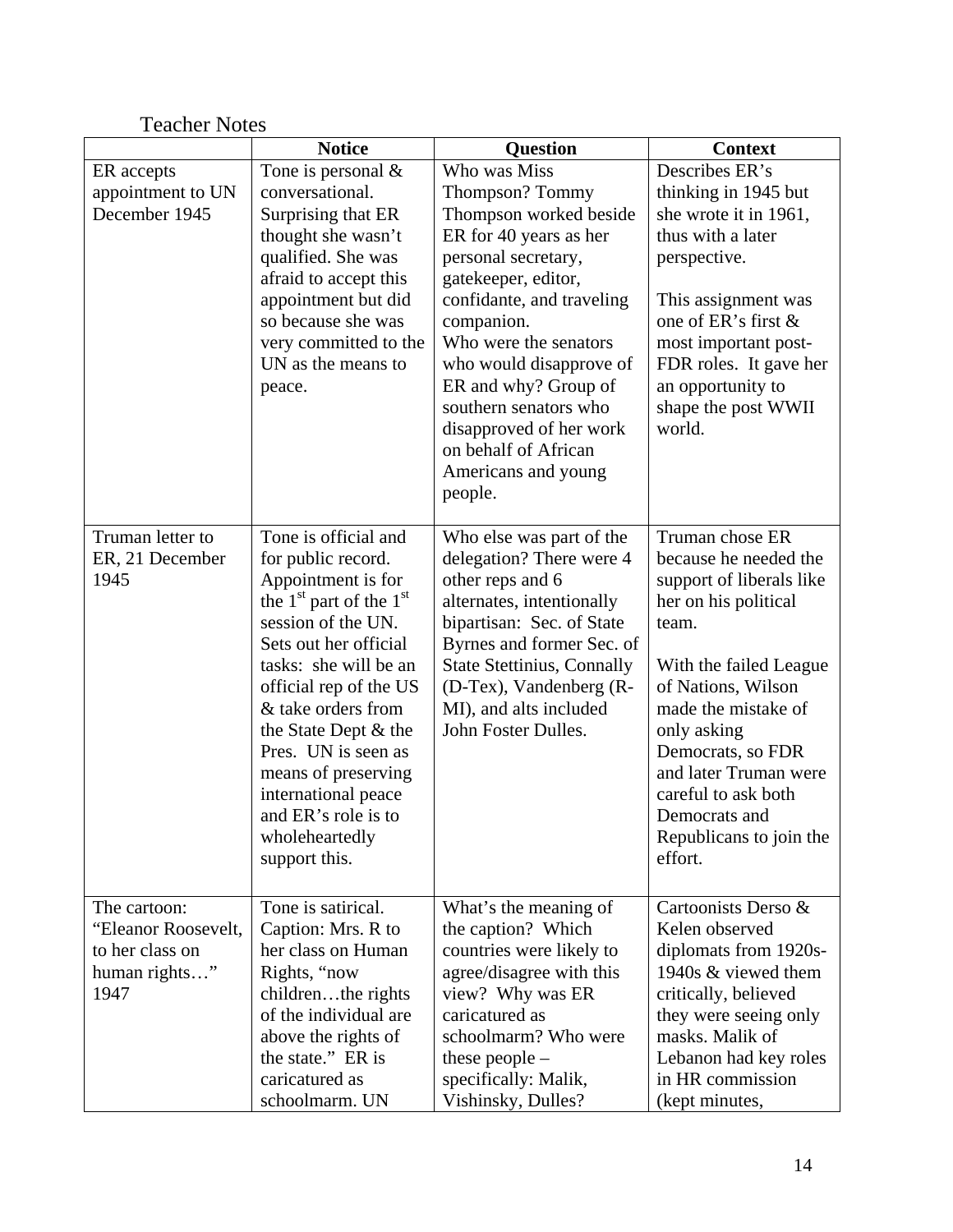|                                                                                                                  | delegates seen mostly<br>as misbehaving boys<br>(dunce, slingshot,<br>frog, note-passing)<br>except Malik.<br>Cartoonists did not<br>think much of the<br>diplomats they<br>observed.                                                                                                                                                                                                                                                                   | How does this cartoon<br>compare to the actual<br>record of the way ER ran<br>these meetings and<br>behaved with her<br>contentious fellow<br>delegates? See other<br>documents.                                                                                                                            | expressed seminal<br>POV of Arab and<br>Christian world, later<br>acted as chair),<br>Vishinsky (one of<br>several Soviet<br>delegates, argued often<br>for rights of the state).                                                                                                                                                                                                        |
|------------------------------------------------------------------------------------------------------------------|---------------------------------------------------------------------------------------------------------------------------------------------------------------------------------------------------------------------------------------------------------------------------------------------------------------------------------------------------------------------------------------------------------------------------------------------------------|-------------------------------------------------------------------------------------------------------------------------------------------------------------------------------------------------------------------------------------------------------------------------------------------------------------|------------------------------------------------------------------------------------------------------------------------------------------------------------------------------------------------------------------------------------------------------------------------------------------------------------------------------------------------------------------------------------------|
| Verbatim Report of<br>the First Meeting of<br>the Commission on<br>Human Rights<br>[excerpt]. 27<br>January 1947 | Official document.<br>As newly elected<br>chair ER sets a<br>pragmatic courteous<br>tone for their work.<br>They have a mandate<br>to create a bill of<br>rights but no<br>enforcement. To<br>accomplish the goal<br>she will try to be<br>impartial and maybe<br>a "harsh driver."                                                                                                                                                                     | How did ER get to be<br>chairman?<br>What are the "appeals"<br>mentioned that have come<br>from people and groups<br>of people? There were<br>many complaints, often<br>involving people<br>displaced during WWII,<br>but this commission was<br>not a court and had no<br>powers to investigate<br>claims. | ER served on the<br><b>Nuclear Commission</b><br>that set up the HRC,<br>where others so<br>respected her work that<br>she was unanimously<br>voted chair of the full<br>HRC.                                                                                                                                                                                                            |
| Proposing Ground<br>Rules for<br><b>Committee Debates</b><br>on Human Rights, 4<br>February 1947                 | Official document.<br>ER sets up a process<br>so that 18 members<br>can discuss whether<br>each right listed in<br>the drafts should be<br>included in their bill<br>of rights. Noting that<br>there will be<br>disagreement, she<br>limits each speaker to<br>2 minutes.<br>Clear disagreement<br>emerges: Malik<br>(Lebanon) personal<br>liberty is most<br>important, he fears<br>that pressures of the<br>community on the<br>individual could lead | What are the drafts<br>referred to? A<br>comprehensive list of all<br>possible rights was drawn<br>up by John Humphrey<br>who consulted existing<br>and historical rights<br>documents.<br>Who were Malik and<br>Tepliakov? (See Notice)                                                                    | This key disagreement<br>permeated the debates<br>of the HRC, and was<br>often expressed as civil<br>and political rights<br>(freedom of<br>expression, etc.) vs.<br>economic and social<br>rights (rights to food,<br>housing, etc.). The US<br>and Western Europe<br>often spoke for the<br>first group, while the<br><b>USSR</b> and Eastern<br>Europe spoke for the<br>second group. |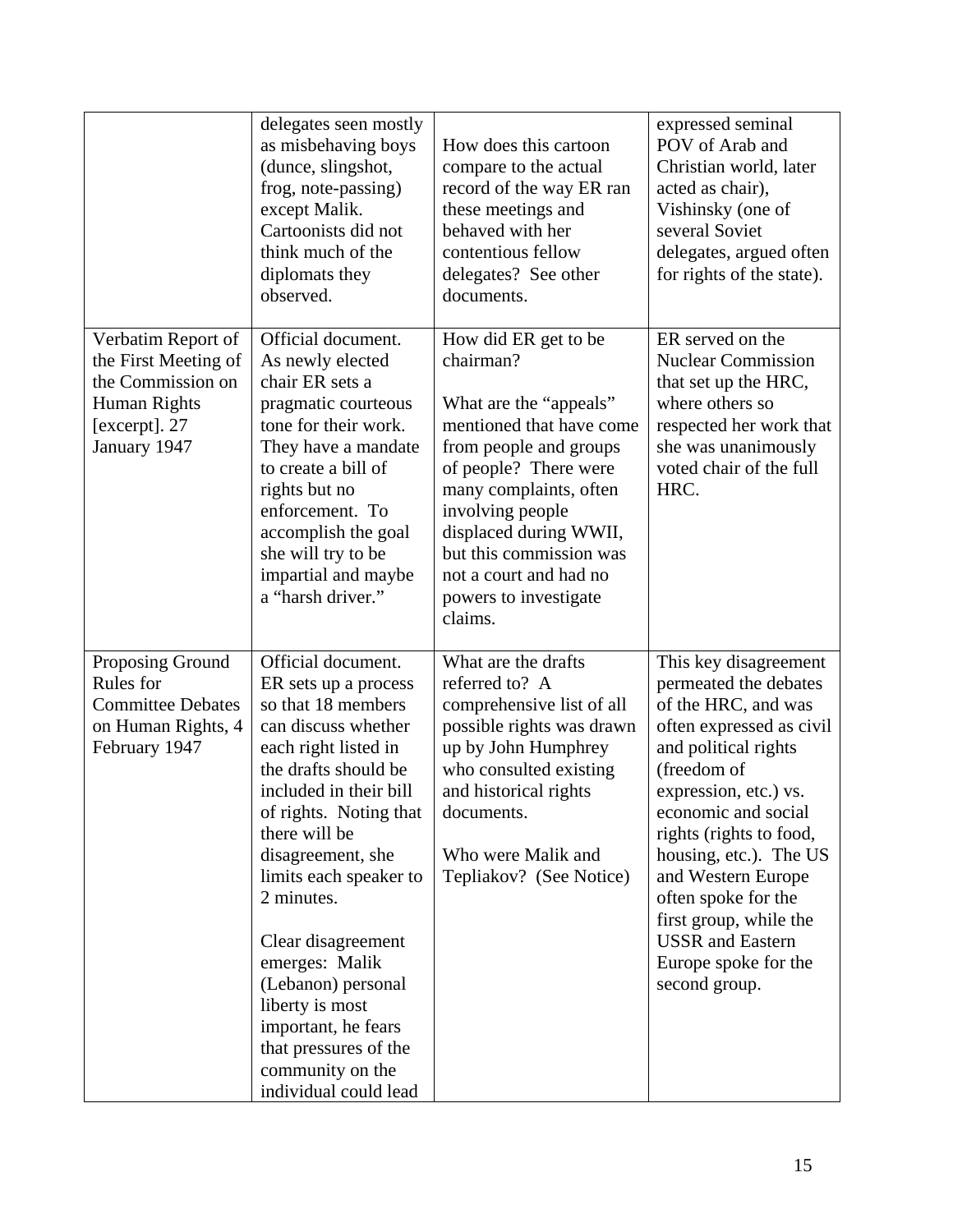|                                                                            | to extinction of the<br>individual – so need<br>to protect individuals.<br>Tepliakov (USSR)<br>sees the individual in<br>community, society,<br>so need to protect the<br>group.<br>ER recognized both<br>views: those who<br>"believe that an<br>organized society in<br>the form of a<br>government, exists<br>for the good of the<br>individual," and those<br>who believe the<br>government exists for<br>the benefit of the<br>group. |                                                                                                                                                                                                                                                                                                                                                                                                                                                                                                 |                                                                                                                                                                                                                                                                                                                                                                                                                                              |
|----------------------------------------------------------------------------|--------------------------------------------------------------------------------------------------------------------------------------------------------------------------------------------------------------------------------------------------------------------------------------------------------------------------------------------------------------------------------------------------------------------------------------------|-------------------------------------------------------------------------------------------------------------------------------------------------------------------------------------------------------------------------------------------------------------------------------------------------------------------------------------------------------------------------------------------------------------------------------------------------------------------------------------------------|----------------------------------------------------------------------------------------------------------------------------------------------------------------------------------------------------------------------------------------------------------------------------------------------------------------------------------------------------------------------------------------------------------------------------------------------|
| Photo: "ER, Dulles,<br>Marshall, and<br>Austin often<br>disagreed"<br>1948 | The three men are<br>leaning in and<br>listening to ER at a<br>UN meeting.<br>She appears to be the<br>only woman in this<br>photo. All those in<br>the photo appear to<br>be white men.<br>There are headphones<br>on the table (used for<br>simultaneous<br>translation).                                                                                                                                                                | Who were these three<br>men? John Foster Dulles,<br>a Republican foreign<br>policy expert, had<br>opposed Truman's choice<br>of ER but later told her he<br>found her "good to work"<br>with  and would be<br>happy to do so again."<br>George Marshall was<br>Army chief of staff during<br>WWII and later Truman's<br>Sec. of State who helped<br>create the Marshall Plan.<br>Warren Austin, a<br>Republican senator from<br>Vermont, served as chief<br>delegate to the UN under<br>Truman. | ER consulted<br>frequently with<br>representatives of the<br><b>State Department</b><br>though they did not<br>always agree. In<br>particular she sought<br>their advice on<br>whether to present a<br>declaration of human<br>rights separate from a<br>covenant (enforceable)<br>by law). Dulles argued<br>for presenting these<br>separately, noting that<br>agreement on a<br>covenant would be<br>much harder than on a<br>declaration. |